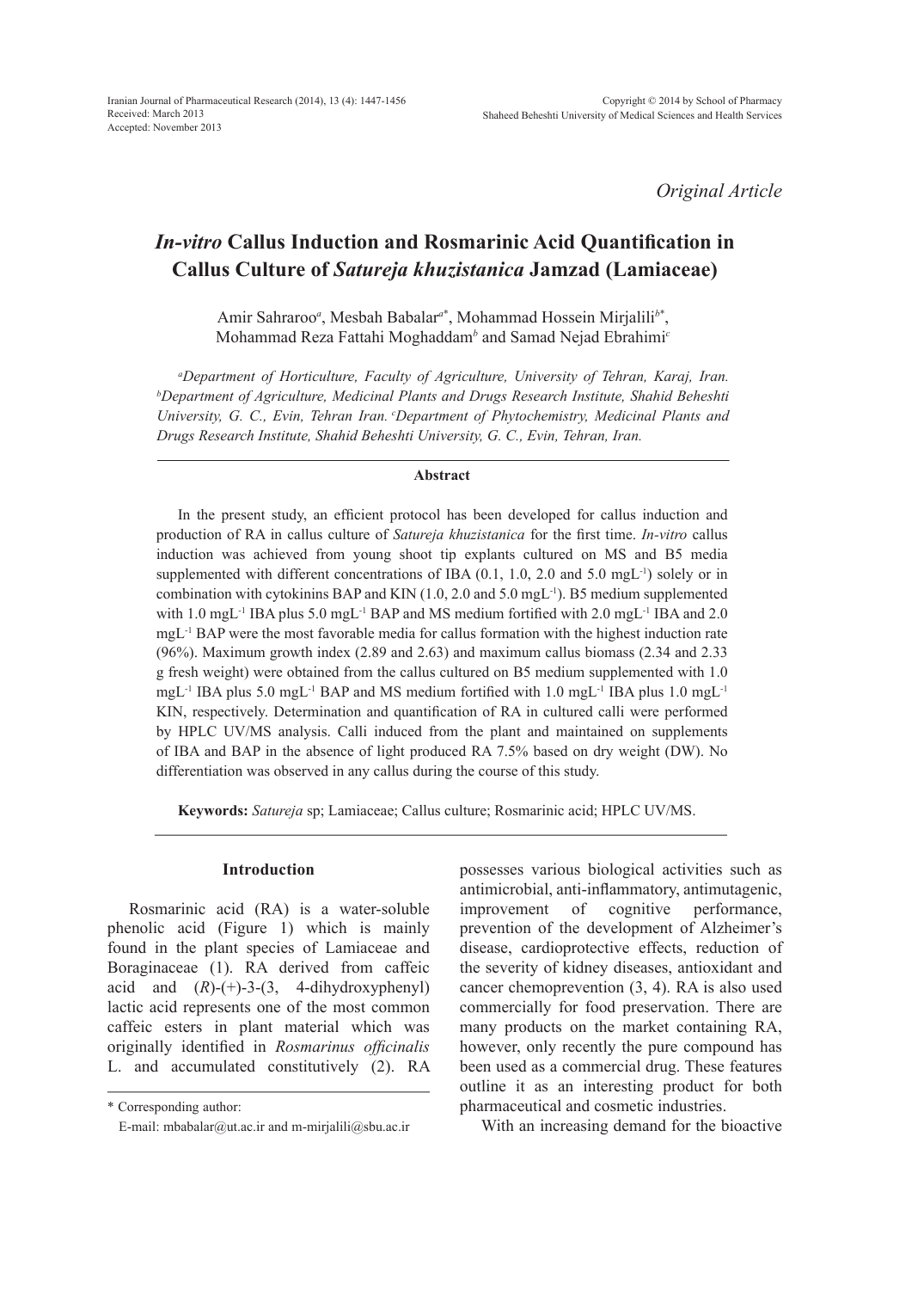products, the plant cell cultures provide an attractive alternative source that could overcome the limitations of extracting useful metabolites from limited natural resources. Plant cell cultures are also widely employed as a model system to investigate the production of specific secondary metabolites such as phenolic acid derivatives because they offer experimental advantages both to basic and applied research and to the development of models with scaleup potential (5-9). Additionally, the commercial cultivation of plant cells represents an alternative source of secondary metabolites, helping to save the genetic diversity of the wild population of medicinal plants (10). Various studies have been previously carried out for the production of RA in callus and cell suspension cultures of some Lamiaceae members such as *Solenostemon blumei* (Benth.) M. Gomez (syn.: *Coleus blumei*) (11), *Salvia officinalis* (12, 13), *Lavandula vera* (14), *Agastache rugosa* (15), and *Ocimum sanctum* (16). Although generation of callus and suspension culture of *Satureja hortensis* has been described (17), there is no information available in literature with respect to other *Satureja* species. During our ongoing efforts to investigate natural sources of phenolic acid derivatives, we found a potent unique plant species, *S. khuzistanica* growing in the Southwest of Iran as endemic species (18). Realizing the importance of the plant and its extracts in clinical medicine (19, 20), we attempted to apply this strategy to establish callus culture of the plant acting as source for the production of RA. The present work investigated the ability of RA production in a callus culture of *S. khuzistanica*.

#### **Experimental**

## *Chemicals and reagents*

Basal media salts, vitamins, sucrose, polyvinylpyrrolidone (PVP), L-glutamine, casein hydrolysate, agar, plant growth regulators (PGRs), HPLC grade methanol and standards of RA were purchased from Merck (Darmstadt, Germany) and Sigma (Sigma-Aldrich Corporation, Spruce Street, St. Louis, MO, USA). HPLC grade water was used throughout the analysis.



Figure 1. Chemical structure of rosmarinic acid (RA).

## *Plant material*

Stem cuttings of *S. khuzistanica* were collected from wild-growing plant populations in Khuzistan Province (33° 00′ 334″ N, 47° 40′ 999″ E at an altitude of 490 m) in the Southwest of Iran. They were then rooted in the greenhouse for further sampling. Shoot segments were excised from newly produced shoots of rooting plants growing in the greenhouse condition  $(24 \pm 2 \degree C/15 \pm 2 \degree C)$ day/night) and were used as explants. A voucher specimen of *S. khuzistanica* (MPH-1582) has been deposited at the Herbarium of Medicinal Plants and Drugs Research Institute (MPH), Shahid Beheshti University, Tehran, Iran.

## *Decontamination of shoot segments*

Shoot segments of the plant were washed thoroughly under running tap water for 30 min, then soaked in 70% ethanol for 30 s, and decontaminated by a 10 min with  $1\%$  (v/v) commercial bleach (5% sodium hypochlorite) containing a few drops of Tween-80, followed by rinses in sterile distilled water.

*In-vitro shoot tip multiplication*

Shoot segments (3 cm) of *S. khuzistanica* were aseptically inoculated on Murashige and Skoog (MS) medium (21) containing 0.2% (w/v) PVP,  $3\%$  (w/v) sucrose, and gelled with 0.75 % (w/v) agar supplemented with 2 mgL 1 6-benzylaminopurine (BAP). The pH was adjusted to 6.0 with either 1 N NaOH or HCl prior to addition of agar and autoclaved (Wisd Co. South Korea) for 20 min at 121 °C (1.4 Kg cm<sup>-2</sup>). The cultures were incubated at  $25 \pm 2$  °C under a 16 h photoperiod, with light provided by cool daylight fluorescent lamps  $(40 \mu \text{mol}^{-1})$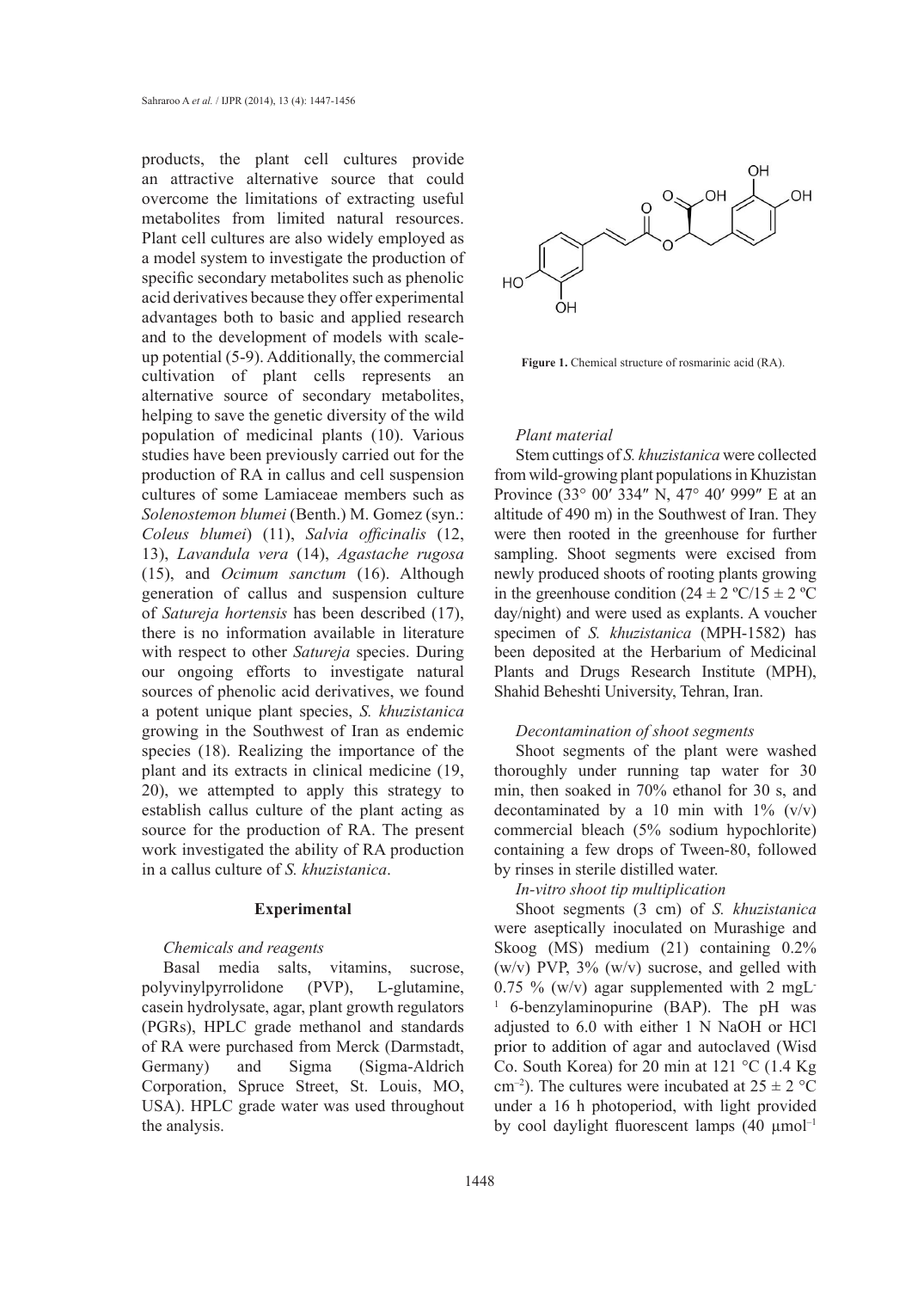$m^{-2}$  s<sup>-1</sup>), and were proliferated by monthly subcultures to fresh medium of the same type. *In-vitro* multiplied shoots were transferred to the hormone free MS medium and then were used for callus induction.

# *In-vitro callus induction and culture conditions*

*In-vitro* shoot tips (3 nodes) of the plant were vertically cultured on MS and B5 (22) media containing 20 mgL<sup>-1</sup> L- glutamine,  $0.2\%$  (w/v)  $PVP, 3\% (w/v)$  sucrose supplemented with various concentrations  $(0, 1, 2, 5 \text{ mgL}^{-1})$  of cytokinins BAP or kinetin (KIN) solely or in combination with 0.1, 1, 2 or 5 mgL $^{-1}$  indole-3-butyric acid (IBA). All the cultures were incubated at  $25 \pm 2$ °C under a 16 h photoperiod, with light provided by cool daylight fluorescent lamps  $(40 \mu mol^{-1})$  $m^{-2}$  s<sup>-1</sup>). After 28 days inoculation, the ability of the explants to develop callus under various conditions was recorded as the callus induction rate (%) which was defined as:

Callus induction rate  $(\%)$  = (Total number of explants produced callus/ Total number of explants cultured)  $\times$  100%. Fifteen replicates were used per treatment. The Number of days required for callus induction in each treatment was also recorded.

# *Callus maintenance and biomass determination*

The callus was maintained on the B5 medium containing  $0.2\%$  (w/v) PVP,  $3\%$  (w/v) sucrose, and gelled with  $0.75\%$  (w/v) agar supplemented with 5 mgL<sup>-1</sup> BAP, 1 mgL<sup>-1</sup> IBA, 20 mgL<sup>-1</sup> L-glutamine, 100 mgL-1 casein hydrolysate, and incubated under dark at  $24 \pm 2$  °C with subcultures at 4 weeks interval in fresh medium. Growth Index (GI) of callus tissue or increasing value of callus fresh weight was calculated as below formula:

 $GI = (W_1-W_0)/W_0$ : where  $W_0$  was the weight of callus tissue before treatment and  $W_1$  the final weight of callus after culture period. Biomass was also measured by dry weight (DW). Callus tissues were harvested and washed with distilled water three times to remove any residual medium. Then, the cells were lyophilised (Lyophilizer, CHRIST, Germany) at  $-40$  °C until a constant weight was achieved.

#### *Statistical analysis*

The experiment was repeated four times and each repeat had four replicates. Data were analyzed in a factorial based on completely randomized design (CRD). Data were analyzed using statistical programs SAS (*Version 9.1.3*). Statistically significant averages were compared using Duncan's Multiple Range tests. Differences were regarded as significant at  $P \leq 0.05$ .

# *Extraction and HPLC UV/ELSD, HPLC UV/ MS analysis*

500 mg of lyophilized and powdered samples were extracted by MeOH by aid of ASE (Accelarted Solvent Extraction). Extracts for the initial screening were prepared with an ASE 200 extraction system with solvent module (Dionex) by consecutive treatment with methanol. Extraction pressure was 120 bar and temperature was set at 70 °C. Three extraction cycles of 5 min; preheated time: 1min; flush: 100% of cell volume; purge 80 s with nitrogen in 11 mL steel cartridge. The extracts of three extraction cycles were combined.

## *HPLC- PDA analysis*

HPLC separations were carried out on an Waters Alliance series 2690 system equipped with degasser, binary high pressure mixing pump, autosampler, column thermostat and photodiode array (PDA) detector. Data acquisition and processing was performed using Empower2.0 software. (Waters Cooptation, USA). Separation conditions for the MeOH extracts: SunFire C18 column (3.5  $\mu$ m, 150  $\times$  3.0 mm I.D., Waters, Milford, MA, USA) equipped with a guard column  $(20.0 \times 3.0 \text{ mm } I.D.)$ ; mobile phase A:  $H_2O$  with formic acid 0.1%, mobile phase B: MeCN, flow rate: 0.4 mL/min, column temperature: 25.0 °C, sample injection volume: 20 μL, solvent composition: 25% B isocratic for 5 min, 25–100% B in 10 min), 100% B isocratic for 5 min.

#### *LC–MS instrumentation and conditions*

HPLC separations were carried out on an Agilent series 1100 system equipped with degasser, binary high pressure mixing pump, autosampler, column thermostat and photodiode array (PDA) detector (Agilent Technologies;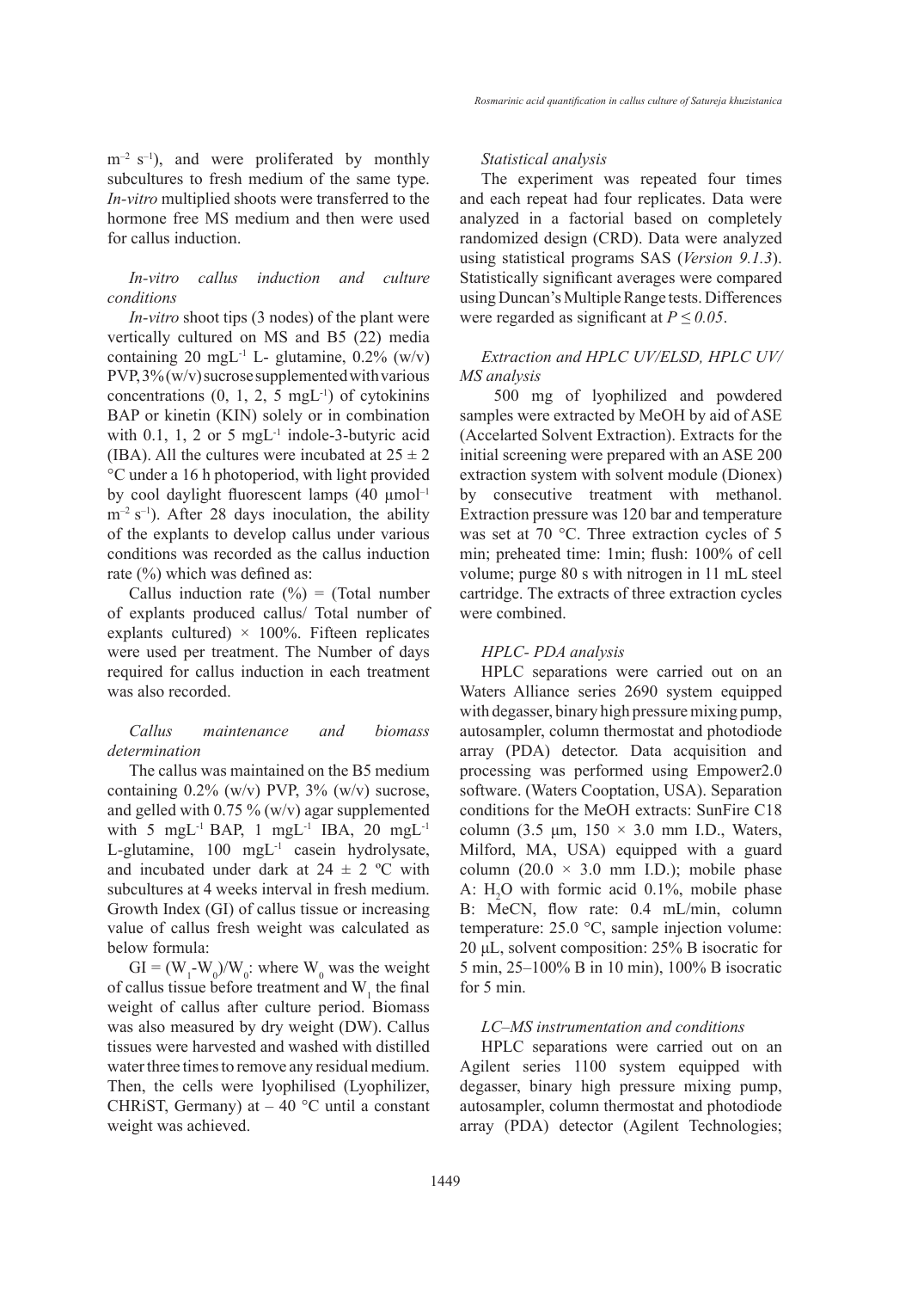Waldbronn, Germany). The HPLC was coupled to an Esquire 3000 plus ion trap mass spectrometer equipped with an electrospray (ESI) interface (Bruker Daltonics; Bremen, Germany). Data acquisition and processing was performed using HyStar 3.0 software (Bruker Daltonics). E SIMS spectra were recorded in the negative ion mode under ion charge conditions (ICC 20000), at a scan speed of 13000 *m/z/s*, using a gauss filter width of 0.2 m/z. Nitrogen was used as drying gas at a flow rate of 10 L/ min and as a nebulizing gas at a pressure of 30 psi. The nebulizer temperature was set at 300 °C. Spectra were recorded in the range of m/z 150 to 1500. Capillary voltage set at −4500 V, endplate offset at 500 V, capillary exit at −128.5 V, skimmer voltage at −40 V, and trap drive at 61.4 V. Data acquisition and processing were performed using Hystar 3.0 software (Bruker Daltonics). A split ratio of 1:1 was used with the ESI interface.

*Preparation of samples for calibration curve* The mixture of stock standard solution containing RA 1.0 mg/mL was prepared in dimethyl sulfoxide (DMSO). Working standard solution was prepared by serially diluting the stock standard solution with DMSO. Standard solution was diluted to get the final concentrations of the working samples in the range of 0.5 to 200.0 μg/ mL in order to establish the calibration curve. All solutions were filtered through 0.45 μm filters and were stored in a refrigerator at 4 °C until further use. Injection volume used for each analysis was 20 μL. The calibration equation was used to calculate the retrieved concentrations, to determine the linearity of the results and to evaluate the statistical parameters of retrieved concentrations.

# **Results and Discussion**

A preliminary experiment was carried out using *in-vitro* young leaves, internodes and shoot tip as explants in the callus induction experiment. However, young leaves and internodes cultured with either PGRs or without them began to turn brown after one week of culture. Only shoot tip explants survived and used for further study (data not shown). During the present set

of experiment, different PGRs (IBA, BAP and KIN) on MS and B5 media were also tried for callus induction from shoot tip explants. Visible calli were produced at the basal ends of shoot tip explants after two weeks of inoculation (Figure 2). Depending on the PGRs treatments and type of medium culture used, a wide range of variation in frequency of callus formation and nature of callus was observed. No calli were induced in the media without the plant growth regulators (Table 1), indicating that PGRs are required for callus induction. Karam *et al*. (2003) also recorded the same results and emphasized the importance of exogenous PGRs for dividing cells and thus callus formation in *Salvia fruticosa* (23). Our results revealed that the highest percentage of callus induction (96%) was achieved from the B5 medium supplemented by 1 mgL<sup>-1</sup> IBA + 5 mgL-1 BAP as well as MS medium containing  $2 \text{ mgL}$ <sup>-1</sup> IBA + 2 mgL<sup>-1</sup> BAP (Table 1). Similar observations with IBA and BAP, at different concentrations to support callus induction and proliferation were reported earlier in *S. hortensis* (17) and in other Lamiaceae member, *Agastache rugosa* (24). However, optimal concentration of these compounds may depend on many factors, such as a genotype of original plant, explants origin and *etc*. In relation to the callus nature, the calli obtained from B5 medium was friable and white green in color. Friable and light green colored calli were also induced in nearly all media containing 1 mgL-1 IBA. In our study, callus biomass progressively increased with an increase in the BAP concentration (Table 2). In this case, the maximum growth index (2.89 and 2.63) and maximum callus biomass (2.34 and 2.33 g fresh weight) were obtained from the callus cultured on B5 medium supplemented with 1.0 mgL<sup>-1</sup> IBA plus 5.0 mgL<sup>-1</sup> BAP and MS medium fortified with 1.0 mgL<sup>-1</sup> IBA plus 1.0 mgL-1 KIN, respectively (Table 2).

Callus induction and growth of *S. khuzistanica* mostly depended upon the nature of explants as well as the concentration and combination of plant growth regulators, especially cytokinin and auxin. Such types of variation have already been documented for other plant species (25- 27). It was observed that the specific ratio of the two hormones significantly increased callus induction and proliferation, which may be due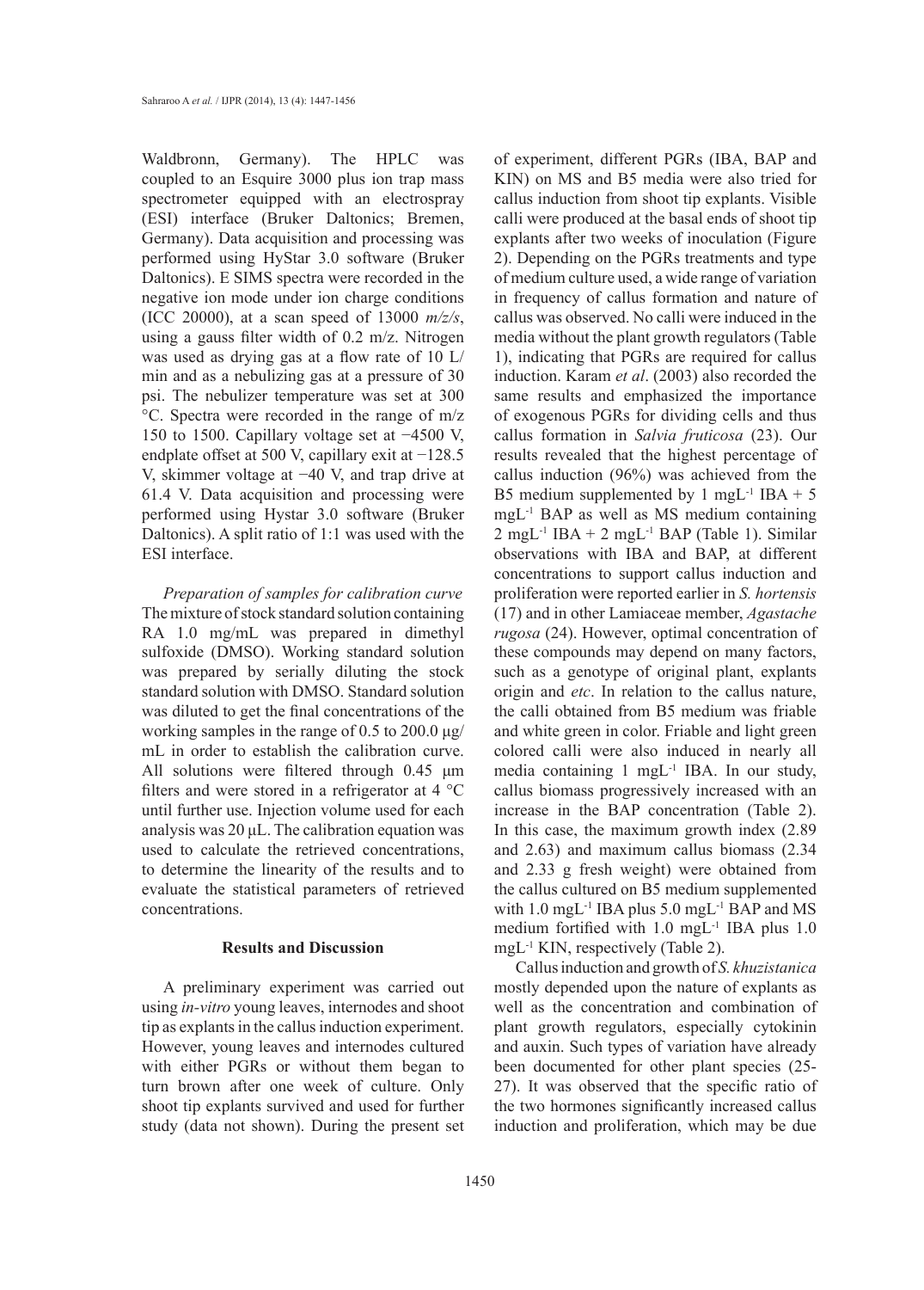| Callus induction $(\% )$ |                           |                |                  |                  |                  |                  |                  |  |
|--------------------------|---------------------------|----------------|------------------|------------------|------------------|------------------|------------------|--|
| <b>Medium</b>            | Cytokinin<br>$(mgL^{-1})$ |                | $IBA(mgL-1)$     |                  |                  |                  |                  |  |
|                          |                           |                | $\bf{0}$         | 0.1              | $\mathbf{1}$     | $\overline{2}$   | 5                |  |
| B <sub>5</sub>           |                           | $\mathbf{1}$   | 70 <sup>bc</sup> | 60 <sup>cd</sup> | 60 <sup>cd</sup> | 80 <sup>b</sup>  | 10 <sup>h</sup>  |  |
|                          | <b>BAP</b>                | $\mathfrak{2}$ | 80 <sup>b</sup>  | 80 <sup>b</sup>  | 60 <sup>cd</sup> | 40 <sup>ef</sup> | 80 <sup>b</sup>  |  |
|                          |                           | 5              | 10 <sup>h</sup>  | 60 <sup>cd</sup> | 96 <sup>a</sup>  | 80 <sup>b</sup>  | 80 <sup>b</sup>  |  |
|                          |                           | $\mathbf{1}$   | 20 <sup>gh</sup> | 80 <sup>b</sup>  | 40 <sup>ef</sup> | 50 <sup>de</sup> | 50 <sup>de</sup> |  |
|                          | <b>KIN</b>                | $\overline{c}$ | 70 <sup>bc</sup> | 30 <sup>fg</sup> | 50 <sup>de</sup> | 30 <sup>fg</sup> | 50 <sup>de</sup> |  |
|                          |                           | 5              | 10 <sup>h</sup>  | 80 <sup>b</sup>  | 50 <sup>de</sup> | 70 <sup>bc</sup> | 40 <sup>ef</sup> |  |
| MS                       |                           | $\mathbf{1}$   | 30 <sup>fg</sup> | 70 <sup>bc</sup> | 50 <sup>de</sup> | 70 <sup>bc</sup> | 50 <sup>de</sup> |  |
|                          | <b>BAP</b>                | $\mathbf{2}$   | 50 <sup>de</sup> | 80 <sup>b</sup>  | 50 <sup>de</sup> | 96 <sup>a</sup>  | 70 <sup>bc</sup> |  |
|                          |                           | 5              | 60 <sup>cd</sup> | 50 <sup>de</sup> | 80 <sup>b</sup>  | 30 <sup>g</sup>  | 60 <sup>cd</sup> |  |
|                          |                           | $\mathbf{1}$   | 30 <sup>fg</sup> | 50 <sup>de</sup> | 50 <sup>de</sup> | 50 <sup>de</sup> | 70 <sup>bc</sup> |  |
|                          | <b>KIN</b>                | $\mathfrak{2}$ | 30 <sup>fg</sup> | 50 <sup>de</sup> | 50 <sup>de</sup> | 60 <sup>cd</sup> | 50 <sup>de</sup> |  |
|                          |                           | 5              | 40 <sup>ef</sup> | 50 <sup>de</sup> | 70 <sup>bc</sup> | 50 <sup>de</sup> | 60 <sup>cd</sup> |  |

**Table 1.** Effect of culture medium and plant growth regulators on callus induction (%) of *Satureja khuzistanica.*

Means with different letters are significant according to the Duncan's multiple range test (P≤0.05).

to effects on the endogenous synthesis of the plant growth regulators upon their exogenous application (28). Exogenous application of cytokinin and auxin in a specific ratio may help to maintain the required ratio which favoured callus production. On the other hand, there are several reports concerning the relationship between plant growth regulators and biomass yield of the cultures in the literature. For example, the highest yield in *Salvia officinalis* callus cultures has been observed in the culture medium supported with the equal concentrations of auxin and cytokinin (13). According to a study carried out by Kim *et al.* (2001) on *Agastache rugosa* callus and cell suspension cultures, the highest yield was observed in the culture medium supplemented with 0.5 mgL-1 2,4-dichlorophenoxyacelic acid (2,4-D) and

**Callus fresh weight (g) Table 2.** Effect of culture medium and plant growth regulators on callus fresh weight of *Satureja khuzistanica*.

| Callus fresh weight (g) |            |                     |                            |                           |                         |                        |                          |  |
|-------------------------|------------|---------------------|----------------------------|---------------------------|-------------------------|------------------------|--------------------------|--|
|                         |            |                     | $IBA$ (mgL <sup>-1</sup> ) |                           |                         |                        |                          |  |
|                         |            |                     | $\bf{0}$                   | 0.1                       |                         | 2                      | 5                        |  |
| Medium                  |            | $Cytokinin (mgL-1)$ |                            |                           |                         |                        |                          |  |
| B <sub>5</sub>          |            | 1                   | $1.00$ <sup>jk</sup>       | $0.31$ stuvwx             | $0.23$ vwxyz            | $1.70$ <sup>de</sup>   | $0.67^{\rm mno}$         |  |
|                         | <b>BAP</b> | $\overline{c}$      | 0.83 <sup>lm</sup>         | $0.57^{nop}$              | 0.83 <sup>lm</sup>      | 0.41 <sup>pqrstu</sup> | $1.55$ <sup>ef</sup>     |  |
|                         |            | 5                   | $0.03^{z}$                 | $0.32$ <sup>rstuvwx</sup> | $2.34^{\circ}$          | 2.27 <sup>a</sup>      | $1.32^{gh}$              |  |
|                         |            | 1                   | $0.04^{z}$                 | 1.23 <sup>hi</sup>        | 0.45 <sup>pqrst</sup>   | 1.30 <sup>gh</sup>     | $1.42$ <sup>fg</sup>     |  |
|                         | <b>KIN</b> | $\overline{2}$      | $0.71^{lmn}$               | $0.32$ rstuvwx            | $0.51^{opq}$            | $0.04^{z}$             | 0.81 <sup>lm</sup>       |  |
|                         |            | 5                   | $0.04^{z}$                 | $1.35$ <sup>gh</sup>      | $0.52$ <sup>opq</sup>   | 1.25 <sup>hi</sup>     | 0.40 <sub>pqrstuvw</sub> |  |
| <b>MS</b>               |            | $\mathbf{1}$        | $0.28$ tuvwxy              | $0.54^{nopq}$             | 0.40 <sub>pqrstuv</sub> | $0.85^{kl}$            | 0.45 <sup>pqrst</sup>    |  |
|                         | <b>BAP</b> | $\overline{c}$      | 1.84 <sup>bcd</sup>        | $1.872^{bc}$              | 0.46 <sup>pqrs</sup>    | 1.72 <sup>cd</sup>     | $1.88^{b}$               |  |
|                         |            | 5                   | $0.22$ <sup>wxyz</sup>     | $1.00$ <sup>jk</sup>      | 1.99 <sup>b</sup>       | 2.24 <sup>a</sup>      | 0.74 <sup>lm</sup>       |  |
|                         |            | 1                   | $0.25$ uvwxyz              | $0.30$ stuvwxy            | $2.33^{a}$              | $1.55$ <sup>ef</sup>   | $1.09^{ij}$              |  |
|                         | <b>KIN</b> | $\overline{c}$      | $0.20$ <sup>wxyz</sup>     | $0.32$ rstuvwx            | 0.49 <sup>pqr</sup>     | 0.41 <sup>pqrstu</sup> | 0.38 <sub>qrstuvw</sub>  |  |
|                         |            | 5                   | $0.71^{lmn}$               | 0.13yz                    | $1.11^{ij}$             | $0.10^{z}$             | 1.95 <sup>b</sup>        |  |

Means with different letters are significant according to the Duncan's multiple range test (P≤0.05).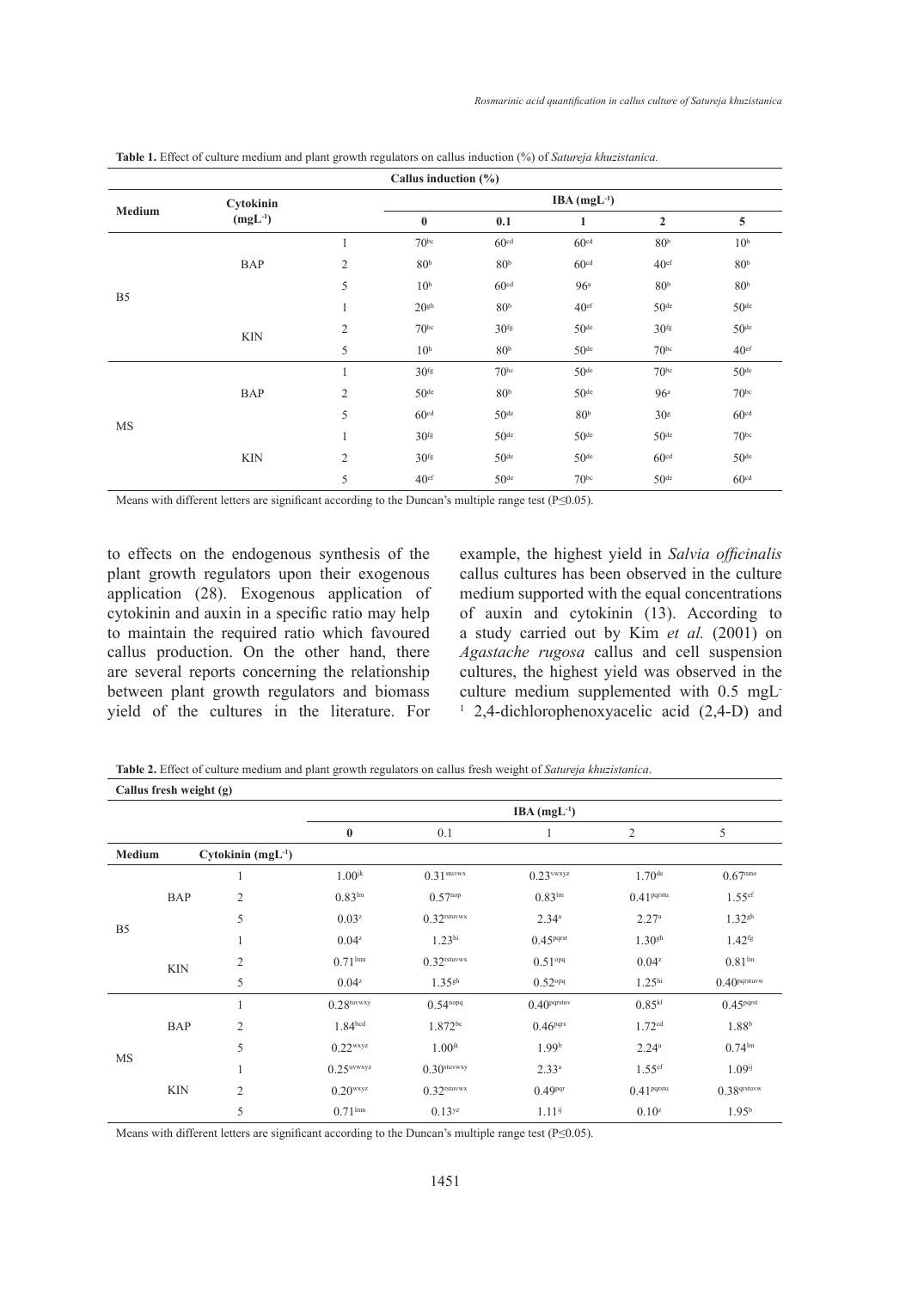

**Figure 2.** Callus induction at the basal end of *Satureja khuzistanica* shoot tip explants after two weeks of inoculation.

 $0.1$  mgl<sup>-1</sup> KIN (15). In another study, no growth was observed in callus, cell suspension and root cultures of *S. fruticosa* in the presence of auxins and cytokinins individually (23).

In the present study, fast growing callus cultures of *S. khuzistanica* were established successfully and maintained for over a period of six months without any change in growth rate. These lyophilized calli were used for extraction and RA quantification. Yamamoto *et al*. (2000) reported that RA was partially decomposed by the lyophilization of cultured *Lithospermum erythrorhizon* cells and was completely decomposed by drying in an oven at 50 °C for 3 days (29). We used a similar method according to Fedoreyev *et al*. (2012) for callus drying (30), considering the technological aspects of using cell biomass containing polyphenols, and analyzed RA by HPLC, according to the procedure described in the Materials and Methods. RA was stable in dry callus biomass (31); therefore, dry cells of *S. khuzistanica* can be used for practical purposes.

Reversed-phase HPLC-PDA and ESI-MS analysis was performed for the identification of RA in the methanolic extracts of dried callus of *S. khuzistanica* using the authentic compound (Figure 3 and Figure 4) as reference. The content of RA in MeOH extract of callus culture was quantified by HPLC-PDA analysis. Calibration curve for standard of RA showed good linearity at tested concentrations  $(2 \text{ to } 200 \text{ µg/mL})$ , with correlation coefficients (*r*) of 0.9996. The equation generated from the curve by the external standard method (Table 3) was used to calculate the amount of RA present in crude samples. The amount of RA in dried callus of *S. khuzistanica* was 7.5% DW calculated from the standard equation (Table 3). Our results revealed that the *in-vitro S. khuzistanica* callus culture was as effective in producing RA as their mother plant which has been previously reported (18). Based on the results, RA can accumulate in callus cultures to amounts (2.7-fold) much higher than those in intact *S. khuzistanica* plants (2.7% DW).

RA content in some intact Lamiaceae plants has been previously reported by Zgorka and Glowniak (2001) (32). Among the species presented in this report (*Salvia officinalis*, *Melissa officinalis*, *Mentha piperita*, *Thymus vulgaris*, *Lavandula officinalis*, *Rosmarinus officinalis*, *Origanum majorana*, *Hyssopus officinalis*, *Ocimum bacilicum*, and *Satureja hortensis*), maximum RA was determined in *Satureja* species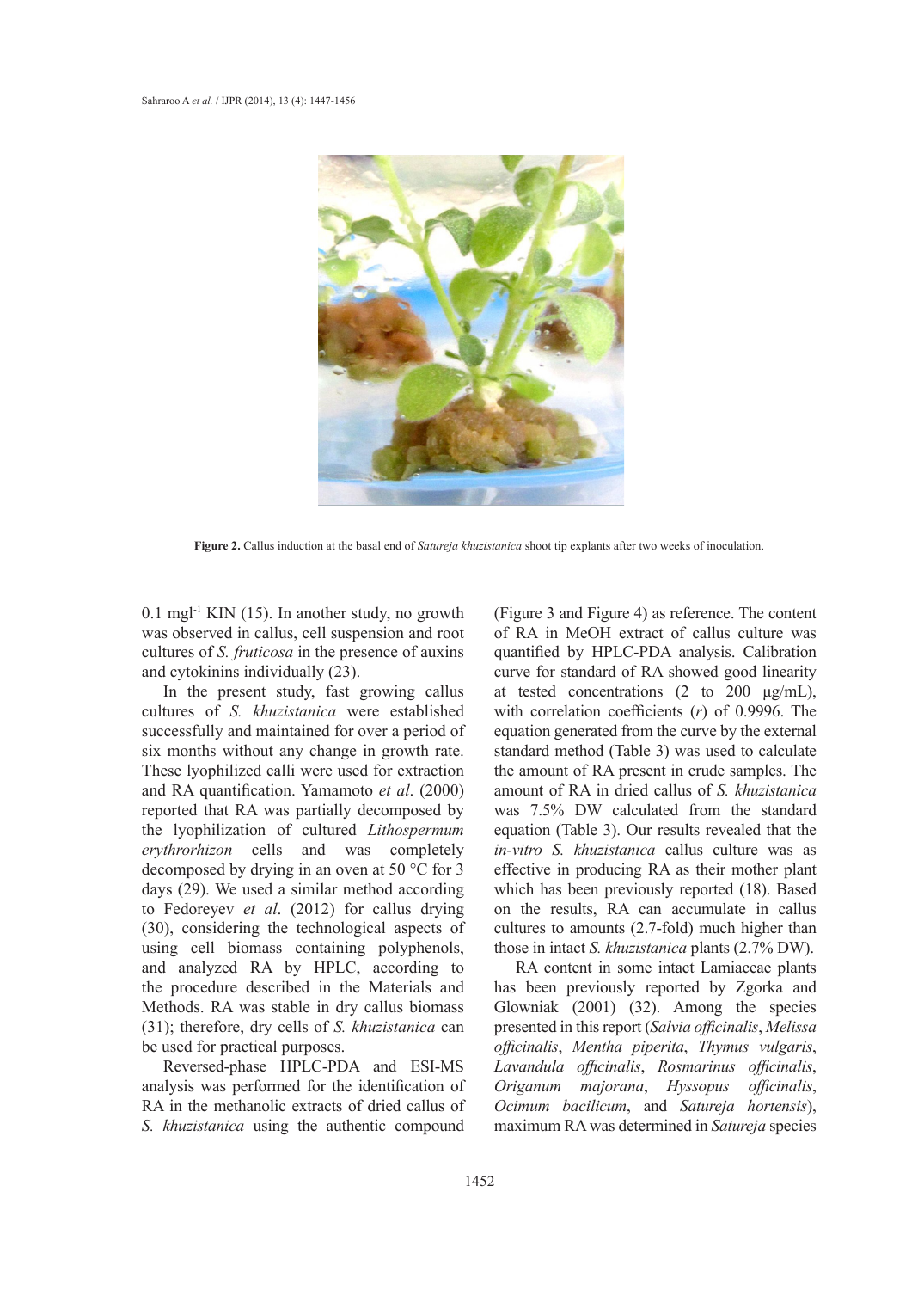

**Figure 3.** HPLC-UV chromatograms (330 nm) corresponding to the MeOH extract of *in-vitro* callus culture of *Satureja khuzistanica* (A) and the authentic standard of rosmarinic acid (B). Separation conditions involved: Sunfire-RP-C18 column (150 × 3.0 mm, 3.5 μm); mobile phase  $H_2O$ : MeCN, with 0.1% formic acid, flow rate: 0.4 mL/min with an injection volume of 20  $\mu$ L.

(1.2% DW). RA biosynthesis under *in-vitro* conditions was also confirmed for several species and diverse *in-vitro* culture systems like: callus cultures, suspension cultures, shoot cultures and hairy roots cultures (33, 34). Biosynthesis of RA by *Solenostemon blumei* (syn.: *Coleus blumei*) plant cell culture (35) was the first such process to be announced. Later, it was established that it is also synthesised by other cell cultures such as *Anchusa officinalis* (36), *Lithospermum erythrorhizon* (37), *Orthosiphon aristatus* (38), *Salvia officinalis* (12), *Lavandula vera* (39) and *Satureja hortensis* (17). Kintzios *et al.* (1999) reported that RA content in calli derived from *Salvia fruticosa* and *Salvia officinalis* were 80 and 70  $\mu$ mol/g fresh weight, respectively (13).

Furthermore, Karam *et al*. (2003) demonstrated that the yield of RA was 2.1% DW from callus culture of *Salvia fruticosa* (23). The callus culture of *Ocimum basilicum* accumulated approximately 1 mg RA per gram dry weight and it was slightly more than the concentration in intact plants (40). As far as our literature survey could ascertain, *in-vitro* RA production in *S. khuzistanica* callus cultures have not previously been reported and the present study provides an alternative reproducible protocol for the production of RA as a an important medicinally compound. This protocol can also be contributed to the conservation of this endangered and valuable medicinal species in the wild (41). Its application will facilitate research into the enhanced production of RA and the other phenolic

**Table 3.** Specificity, linearity, sensitivity and content of rosmarinic acid in the callus culture of *Satureja khuzistanica*

| Compound        |      | $\text{LOD}$ (µg/mL) $\text{LOQ}$ (µg/mL) $\text{Calibration graph}$ |             | LDR $(\mu g/mL)$ Content $(\%$ DW) |
|-----------------|------|----------------------------------------------------------------------|-------------|------------------------------------|
| Rosmarinic acid | 0.02 | $y = 133963x + 65868$ 0.9996                                         | $0.2 - 200$ |                                    |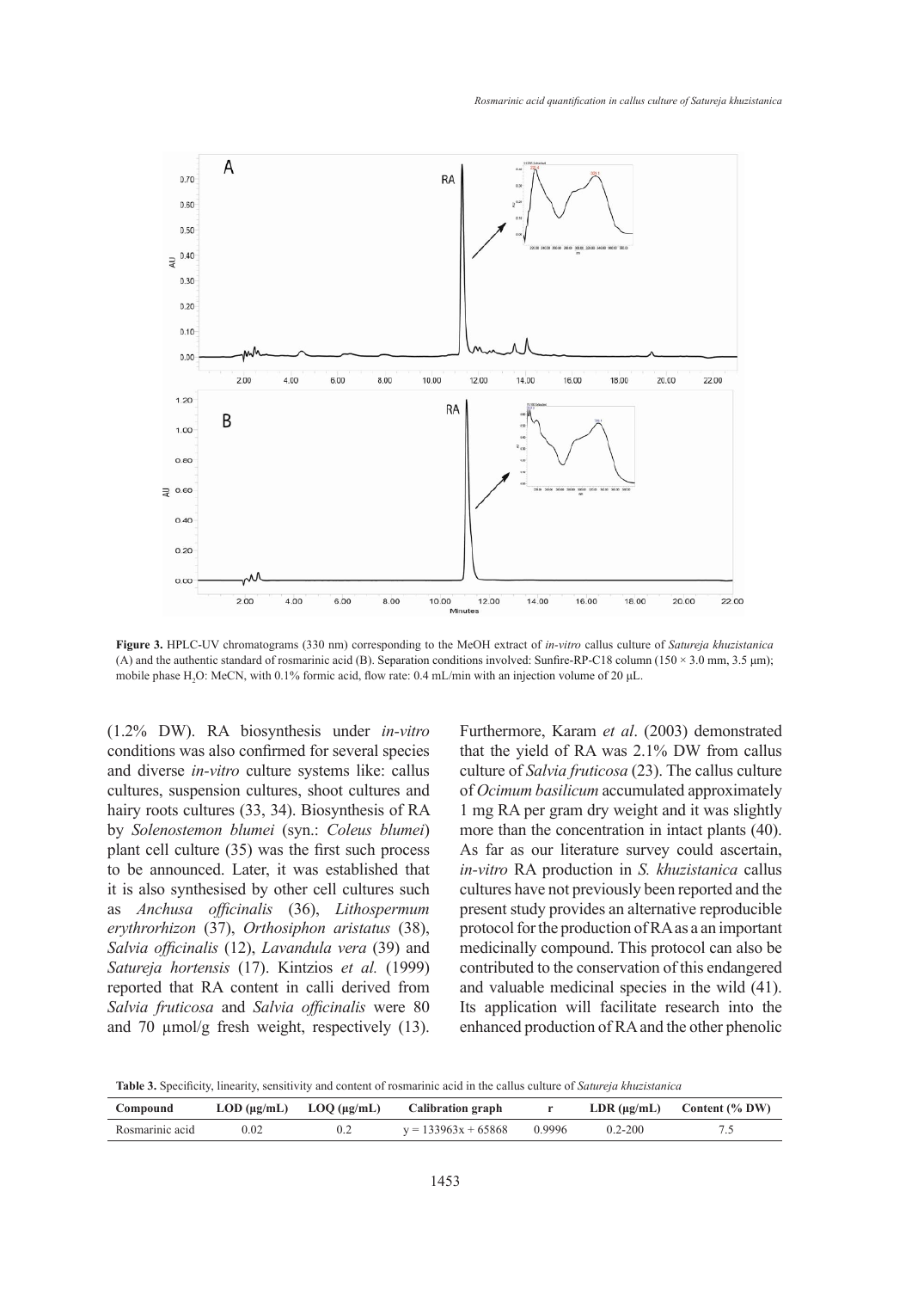

**Figure 4.** HPLC–ESIMS trace, base peak chromatogram, negative ion mode, m/z 150–1500, MeOH extract of callus culture of *S. khuzistanica*. The molecular weight of 359 is assigned to (M-H)**-** and 719 to (2M-H)**-** of rosmarinic acid.

compounds through different biotechnological strategies, like plant cell suspension cultures, and large-scale cultivation in bioreactors.

#### **Acknowledgments**

The authors wish to thank Dr. Javad Hadian (Medicinal Plants research Institute, Shahid Beheshti University) for his kind help in plant material collection. This study was funded by the University of Tehran. HPLC-MS analysis was performed in Division of Pharmaceutical Biology, University of Basel, Switzerland.

## **References**

- Molgaard P and Ravn H. Evolutionary aspects of (1) caffeoyl esters distribution in dicotyledons. *Phytochem.* (1988) 27: 2411-2421.
- Ellis BE and Towers GHN. Biogenesis of rosmarinic (2)

acid in *Mentha*. *Biochem. J.* (1970) 118: 291-297.

- (3) Petersen M and Simmonds MSJ. Rosmarinic acid. *Phytochem.* (2003) 62: 121-125.
- Bulgakov VP, Inyushkina YV and Fedoreyev SA. (4) Rosmarinic acid and its derivatives: biotechnology and applications. *Crit. Rev. Biotechnol.* (2012) 32: 203- 217.
- Firuzi O, Miri R, Asadollahi M, Eslami S and Jassbi (5) AR. Cytotoxic, antioxidant and antimicrobial activities and phenolic contents of Eleven Salvia species from iran. *Iran. J. Pharm. Res.* (2013) 12: 801-810.
- Georgiev MI, Weber J and Maciuk A. Bioprocessing (6) of plant cell cultures for mass production of targeted compounds. *Appl. Microbiol. Biotechnol.* (2009) 83: 809-823.
- Abdelmohsen UR, Ali W, Eom SH, Hentschel U and (7) Roitsch T. Synthesis of distinctly different sets of antimicrobial activities by elicited plant cell suspension cultures. *Plant Cell Tiss. Organ Cult.* (2011) 106: 105- 113.
- Bonfill M, Mangas S, Moyano E, Cusido RM and (8) Palazón J. Production of centellosides and phytosterols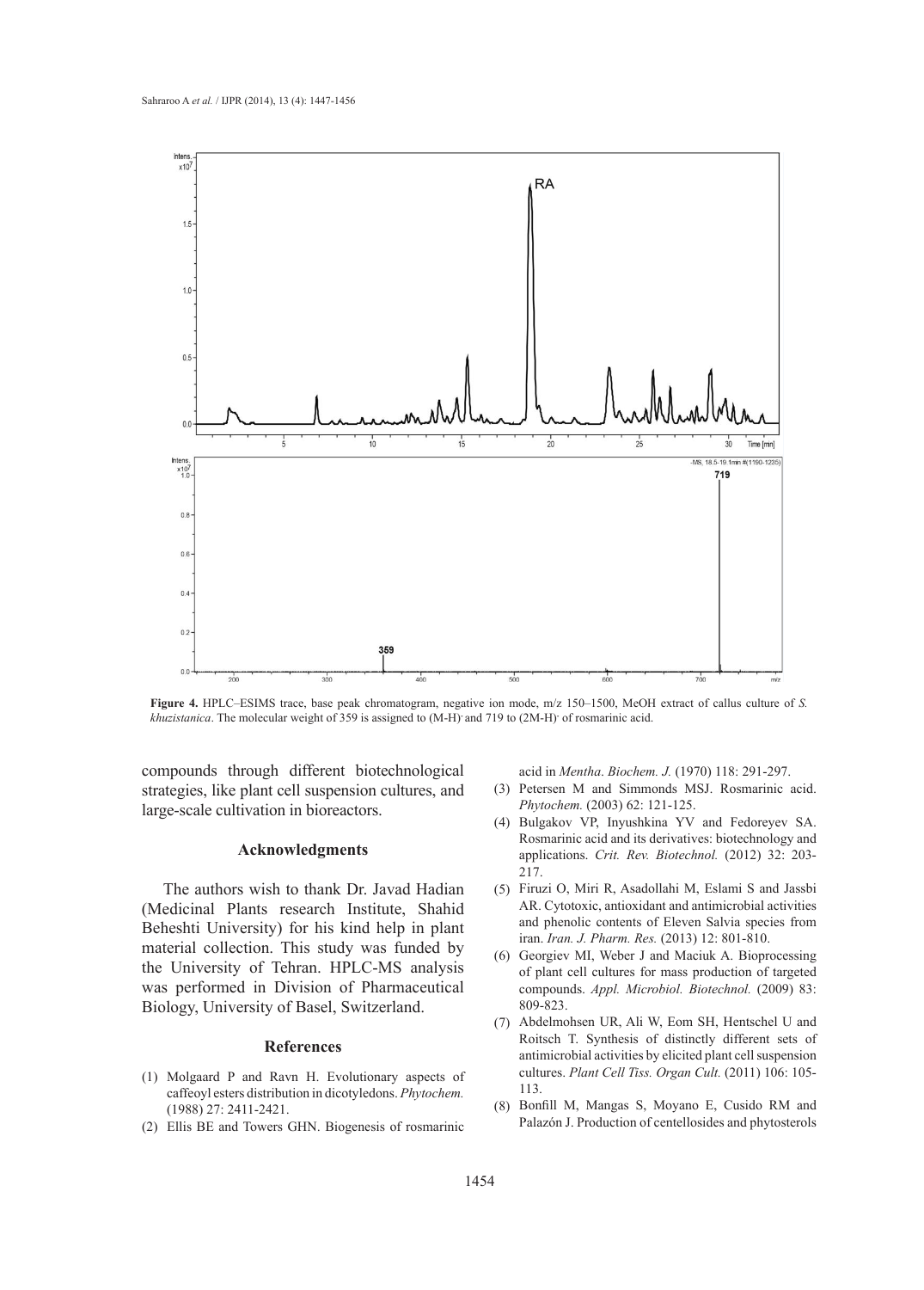in cell suspension cultures of *Centella asiatica*. *Plant Cell Tiss. Organ. Cult.* (2011) 104: 61-67.

- Boonsnongcheep P, Korsangruang S, (9) Soonthornchareonnon N, Chintapakorn Y, Saralamp P and Prathanturarug S. Growth and isoflavonoid accumulation of *Pueraria candollei* var. *candollei*  and *P. candollei* var. *mirifica* cell suspension cultures. *Plant Cell Tiss. Organ. Cult.* (2010) 2: 119-126
- (10) Irvani N, Solouki M, Omidi M, Zare AR and Shahnazi S. Callus induction and plant regeneration in *Dorem ammoniacum* D., an endangered medicinal plant. *Plant Cell Tiss. Organ Cult.* (2010) 100: 293-299.
- $(11)$  Gertlowski C and Petersen M. Influence of the carbon source on growth and rosmarinic acid production in suspension cultures of *Coleus blumei*. *Plant Cell Tiss. Organ. Cult.* (1993) 34: 183-190.
- $(12)$  Hyppolyte L, Marin B, Baccen JC and Jonard R. Growth and rosmarinic acid production in cell suspension cultures of *Salvia officinalis* L. *Plant Cell Rep.* (1992) 11: 109-112.
- $(13)$  Kintzios S, Nikolaou A and Skoula M. Somatic embryogenesis and *in-vitro* rosmarinic acid accumulation in *Salvia officinalis* and *S. fruticosa* leaf callus cultures. *Plant Cell Rep.* (1999) 18: 462-466.
- $(14)$  Ilieva M, Pavlov A, Kovatcheva E and Mihneva M. Growth and phenolics production of cell suspension culture of *Lavandula vera* MM. *Biotechnol. Biotechnol. Equip.* (1995) 9: 27-29.
- $(15)$  Kim HK, Oh SR, Lee HK and Huh H. Benzothiadiazole enhances the elicitation of rosmainic acid production in a suspension culture of *Agastache rugosa*. *Biotechnol. Lett.* (2001) 23: 55-60.
- Lukmanul Hakkim F, Kalyani S, Essa M Girija S and (16) Song H. Production of rosmarinic acid in *Ocimum sanctum (L.)* cell suspension cultures by the influence of growth regulators. *Int. J. Biol. Med. Res.* (2011) 2: 1158 -1161.
- $(17)$  Tepe B and Sokmen A. Production and optimization of rosmarinic acid by *Satureja hortensis* L. callus cultures. *Nat. Prod. Res.* (2007) 21: 1133-1144.
- Hadian J, Mirjalili MH, Kanani MR, Salehnia A (18) and Ganjipoor P. Phytochemical and morphological characterization of *Satureja khuzistanica* Jamzad populations from Iran. *Chem. Biodivs.* (2011) 8: 902- 915.
- (19) Vosough-Ghanbari S, Rahimi R, Kharabaf S, Zeinali S, Mohammadirad A, Amini S, Yasa N, Salehnia A, Toliat T, Nikfar S, Larijani B and Abdollahi M. Effects of *Satureja khuzestanica* on Serum Glucose, Lipids and Markers of Oxidative Stress in Patients with Type 2 Diabetes Mellitus: A Double-Blind Randomized Controlled Trial. *Evid. Based Compl. Alternat. Med.* (2010) 7: 465-470.
- Ahmadvand H, Tavafi M and Khalatbary AR. (20) Hepatoprotective and hypolipidemic effects of *satureja khuzestanica* essential oil in alloxan-induced type 1 diabetic rats. *Iran. J. Pharm. Res.* (2012) 11: 1219-1226.
- Murashige T and Skoog F. A revised medium for rapid (21)

growth and bioassays with tobacco tissue cultures. *Physiol. Plant.* (1962) 15: 473-497.

- (22) Gamborg OL, Millar RA and Ojima K. Nutrient experiment of suspension cultures of soybean root cells. *Exp. Cell Res.* (1966) 50: 151-158.
- $(23)$  Karam NS, Jawad FM, Arikat NA and Shibli RA. Growth and rosmarinic acid accumulation in callus, cell suspension, and root cultures of wild *Salvia fruticosa*. *Plant Cell Tiss. Organ Cult.* (2003) 73: 117- 121.
- $(24)$  Xu, H, Kim YK, Jin X, Lee SY and Park SU. Rosmarinic acid biosynthesis in callus and cell cultures of *Agastache rugosa* Kuntze. *J. Med. Plants Res.* (2008) 2: 237-241.
- (25) Georges D, Chenieux J and Ochatt S. Plant regeneration from aged-callus of the woody ornamental species *Lonicera japonica* cv. "Hall᾽s Prolific. *Plant Cell Rep.* (1993) 13: 91-94.
- $(26)$  Raha S and Roy S. Efficient plant regeneration in *Holarrhena antidysenterica* Wall., from shoot segment-derived callus. *In-vitro Cell Dev. Biol. Plant* (2003) 39: 151-155.
- Fatima Z, Mujib A, Fatima S, Arshi A and Umar (27) S. Callus induction, biomass growth, and plant regeneration in *Digitalis lanata* Ehrh: influence of plant growth regulators and carbohydrates. *Turk. J. Bot.* (2009) 33: 393-405.
- Lee TT. Cytokinin-controlled indoleacetic acid oxidase (28) isoenzymes in tobacco callus cultures. *Plant Physiol.* (1971) 47: 181-185
- (29) Yamamoto H, Yazaki K and Inoue K. Simultaneous analysis of shikimate-derived secondary metabolites in *Lithospermum erythrorhizon* cell suspension cultures by high-performance liquid chromatography. *J. Chromatogr. B* (2000) 738: 3-15.
- Fedoreyev SA, Inyushkina YV, Bulgakov VP, Veselova (30) MV, Tchernoded GK, Gerasimenko AV and Zhuravlev YN. Production of allantoin, rabdosiin and rosmarinic acid in callus cultures of the seacoastal plant *Mertensia maritima* (Boraginaceae). *Plant Cell Tiss. Organ Cult.* (2012) 110: 183-188.
- (31) Inyushkina YV, Bulgakov VP, Veselova MV, Bryukhanov VM, Zverev YF, Lampatov VV, Azarova OV, Tchernoded GK, Fedoreyev SA and Zhuravlev YN. High rabdosiin and rosmarinic acid production in *Eritrichium sericeum* callus cultures and the effect of the calli on Masugi-nephritis in rats. *Biosci. Biotechnol. Biochem.* (2007) 71: 1286-1293.
- $(32)$  Zgorka G and Glowniak K. Variation of free phenolic acids in medicinal plants belonging to the Lamiaceae family. *J. Pharm. Biomed. Anal.* (2001) 26: 79-87.
- Shetty K. *Rosmarinic Acid Biosynthesis and*  (33) *Mechanism of Action*. In: Shetty K, Paliyath G, Pometto AL and Levin RE (eds.) Functional foods and biotechnology. CRC Taylor & Francis Group, Boca Raton, London, New York (2007).
- (34) Matkowski A. Plant *in-vitro* culture for the production of antioxidants-a review. *Biotechnol. Adv.* (2008) 26: 548-560.